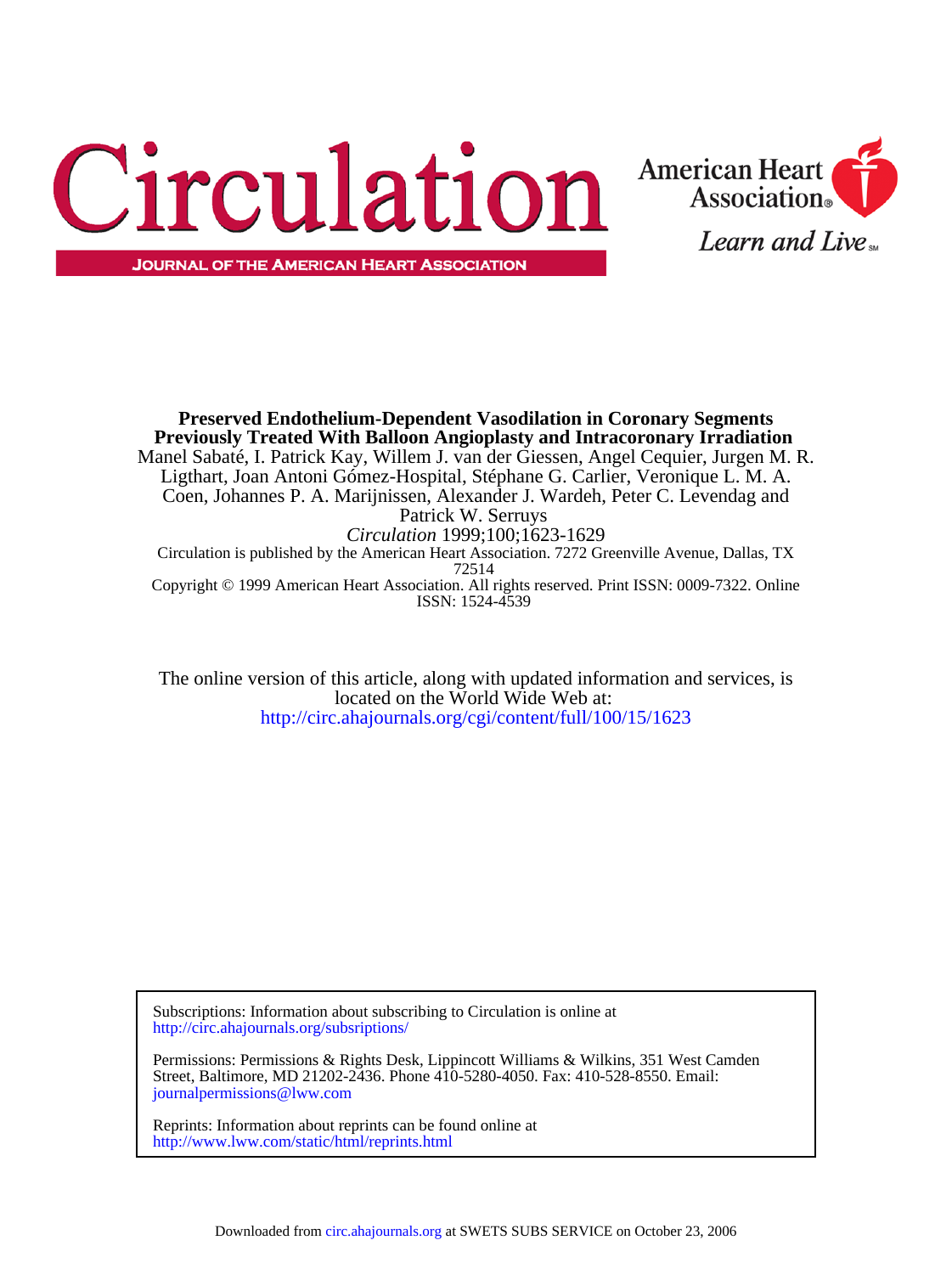# **Preserved Endothelium-Dependent Vasodilation in Coronary Segments Previously Treated With Balloon Angioplasty and Intracoronary Irradiation**

Manel Sabaté, MD; I. Patrick Kay, MBChB; Willem J. van der Giessen, MD, PhD; Angel Cequier, MD, PhD; Jurgen M.R. Ligthart, BSc; Joan Antoni Gómez-Hospital, MD; Stéphane G. Carlier, MD; Veronique L.M.A. Coen, MD; Johannes P.A. Marijnissen, PhD; Alexander J. Wardeh, MD; Peter C. Levendag, MD, PhD; Patrick W. Serruys, MD, PhD

- *Background*—Abnormal endothelium-dependent coronary vasomotion has been reported after balloon angioplasty (BA), as well as after intracoronary radiation. However, the long-term effect on coronary vasomotion is not known. The aim of this study was to evaluate the long-term vasomotion of coronary segments treated with BA and brachytherapy.
- *Methods and Results*—Patients with single de novo lesions treated either with BA followed by intracoronary  $\beta$ -irradiation (according to the Beta Energy Restenosis Trial-1.5) or with BA alone were eligible. Of these groups, those patients in stable condition who returned for 6-month angiographic follow-up formed the study population  $(n=19)$ , irradiated group and n=11, control group). Endothelium-dependent coronary vasomotion was assessed by selective infusion of serial doses of acetylcholine (ACh) proximally to the treated area. Mean luminal diameter was calculated by quantitative coronary angiography both in the treated area and in distal segments. Endothelial dysfunction was defined as a vasoconstriction after the maximal dose of ACh ( $10^{-6}$  mol/L). Seventeen irradiated segments (89.5%) demonstrated normal endothelial function. In contrast, 10 distal nonirradiated segments (53%) and 5 control segments (45%) demonstrated endothelium-dependent vasoconstriction  $(-19\pm17\%$  and  $-9.0\pm5\%$ , respectively). Mean percentage of change in mean luminal diameter after ACh was significantly higher in irradiated segments  $(P=0.01)$ .
- **Conclusions—Endothelium-dependent vasomotion of coronary segments treated with BA followed by**  $\beta$ **-radiation is** restored in the majority of stable patients at 6-month follow-up. This functional response appeared to be better than those documented both in the distal segments and in segments treated with BA alone. **(***Circulation***. 1999;100:1623-1629.)**

**Key Words:** balloon ■ angioplasty ■ radioisotopes ■ endothelium ■ acetylcholine

Abnormal endothelium-dependent coronary vasomotion has been reported both immediately after and up to 6 months after coronary balloon angioplasty (BA).<sup>1-4</sup> The preservation of endothelial function is of the utmost importance to maintain the delicate balance between inhibition and promotion of vascular growth, vasoconstriction, and vasodilation, as well as antithrombotic and hemostatic mechanisms.5 Intracoronary radiation appears to be a promising new technique to prevent restenosis after BA.6–8 Experimental studies have demonstrated an impairment of endothelial function in the short term after high-dose intracoronary  $\gamma$ -irradiation, which was restored at follow-up.<sup>9</sup> However, the effect of brachytherapy after balloon-induced injury on vasomotor function in patients remains unknown. The aim of the present study was to assess the long-term effect of intracoronary radiation therapy after successful BA on coronary vasomotion.

## **Methods**

## **Patient Selection**

Two groups of patients were compared: patients with single de novo lesions successfully treated with BA followed by intracoronary  $\beta$ -irradiation (n=23) and patients with single de novo lesions successfully treated only with BA ( $n=16$ ). Patients receiving radiation were included in the Beta Energy Restenosis Trial (BERT-1.5). Patients in the control group were individuals treated with BA alone and matched for age, sex, and vessel size. Those patients in stable condition who returned for 6-month angiographic follow-up formed the study population ( $n=19$ , irradiated group and  $n=11$ , control group). BERT-1.5 was a prospective multicenter feasibility study. The isotope selected was pure  $\beta$ -emitting  $\mathcal{S}^9$ Sr $\mathcal{S}^9$ Y, and patients were randomized to receive 12, 14, or 16 Gy at 2 mm from the source. The

Received April 13, 1999; revision received June 21, 1999; accepted June 28, 1999.

From the Thoraxcenter, Heartcenter, Rotterdam, Dijkzigt Academisch Ziekenhuis Rotterdam, The Netherlands (M.S., I.P.K., W.J.v.d.G., J.M.R.L., S.G.C., A.J.W., P.W.S.); Daniel den Hoed Cancer Center, Rotterdam, The Netherlands (V.L.M.A.C., J.P.A.M., P.C.L.); and Hospital de Bellvitge, Universitat de Barcelona, Barcelona, Spain (A.C., J.A.G.-H.).

Correspondence to P.W. Serruys, MD, PhD, Professor of Interventional Cardiology, Head of Department of Interventional Cardiology, Bd 412, Heartcenter, Academisch Ziekenhuis Rotterdam, Erasmus University, PO Box 1738, Dr Molewaterplein 40, 3000 DR Rotterdam, Netherlands. E-mail serruys@card.azr.nl

<sup>© 1999</sup> American Heart Association, Inc.

*Circulation* **is available at http://www.circulationaha.org**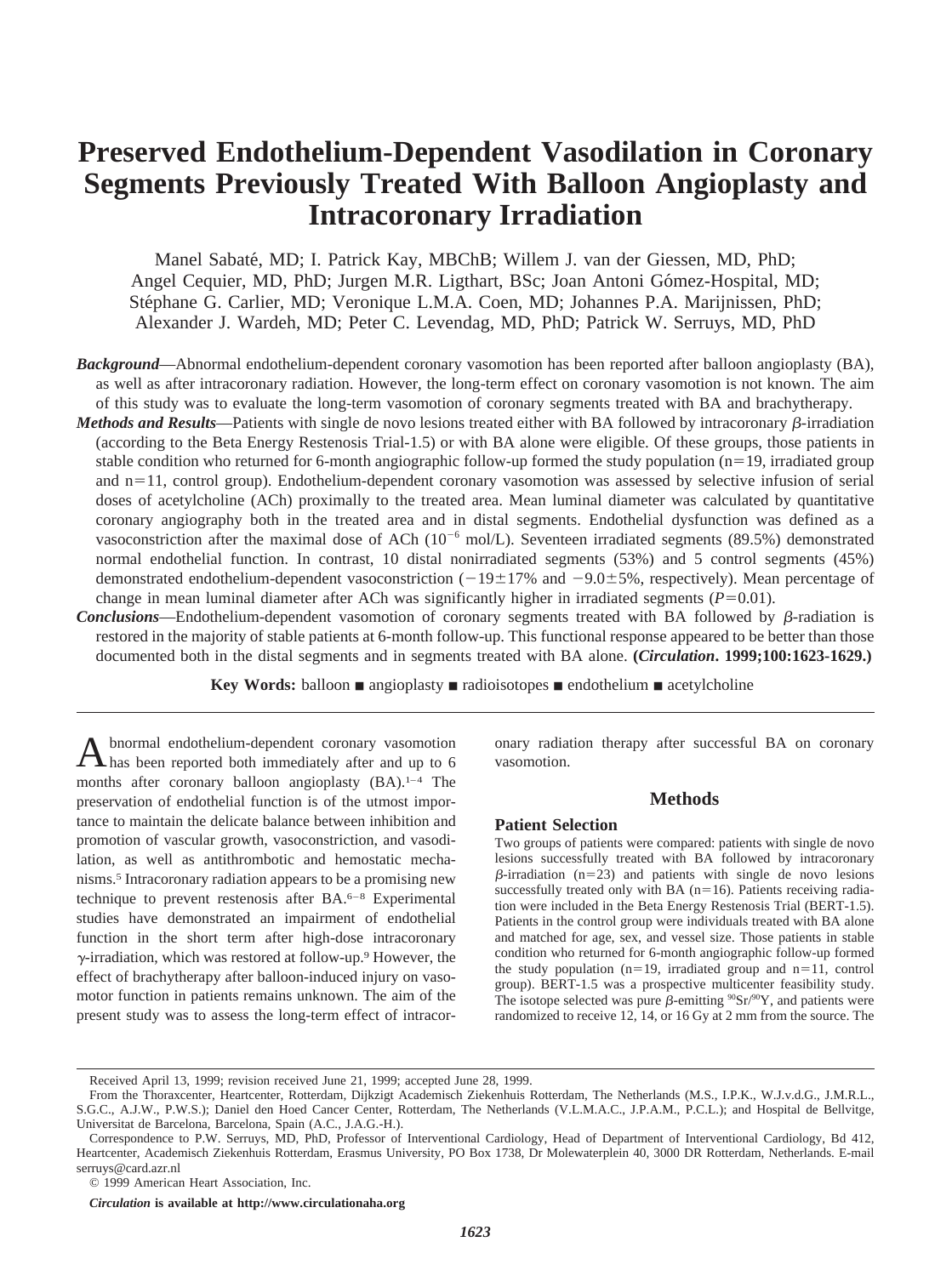

**Figure 1.** Dose-volume histogram showing cumulative dose received at level of luminal surface and adventitia layer. Minimal dose received by 90% of lumen (D<sub>v90</sub> Lumen) and adventitia (Dv90 Adv) was calculated.

inclusion and exclusion criteria of this trial have been reported previously.10

## **Radiation Delivery System**

The Beta-Cath System (Novoste Corp) was used to deliver localized  $\beta$ -radiation to a coronary artery at the site of coronary intervention. The device consists of 3 components: (1) the transfer device, which stores the radiation source train and allows the positioning of these sources within the catheter; (2) the delivery catheter, which is a 5F multilumen, over-the-wire, noncentered catheter that uses saline solution to send and return the radiation source train; and (3) the radiation source train, which consists of a series of 12 independent 2.5-mm-long cylindrical seeds that contain the radioisotope  ${}^{90}Sr/{}^{90}Y$ sources and is bordered by 2 gold radiopaque markers at the distal and proximal parts of the 30-mm source train.11

## **Dose Calculation**

The actual dose received by the luminal surface was retrospectively calculated by means of dose-volume histograms.12 This method is based on quantitative intravascular ultrasound (IVUS) under the assumption that the radiation source is positioned at the same place as the IVUS catheter. The method of selection of the area of interest on IVUS has been reported previously.13 The IVUS system used was a sheath-based IVUS catheter (ClearView, CVIS, Boston Scientific Corporation) incorporating a 30-MHz single-element transducer rotating at 1800 rpm (Ultracross, CVIS). Image acquisition and digitization were performed by means of an ECG-gated pullback at a step size of 0.2 mm/step.14,15 Volumetric analysis of the irradiated area was performed by a semiautomatic contour detection program developed at our institution.16 The feasibility and intraobserver and interobserver variabilities of this system have been reported previously.17–19 The distance between the center of the catheter and both the lumen-intima and media-adventitia interfaces was calculated in 24 pie slices (15° each) in all cross sections corresponding to the irradiated area (30-mm length of the train source). Considering the prescribed dose and the accurate geometric data obtained from the IVUS, the cumulative curve of the dose-volume histogram for a predefined volume (ie, intima or adventitia) can be obtained (Figure 1). From this curve, for example, the minimal dose received by 90% of either the intimal volume  $(D_{\nu90})$  lumen) or the adventitial volume  $(D_{v90}$  Adv) was calculated.

## **Endothelial Function Study**

Long-acting vasoactive drugs were discontinued  $\geq$ 48 hours before the study. A percutaneous femoral artery approach and 8F guiding catheter were used in all cases. Endothelium-dependent and -independent coronary vasomotion were studied as described previously in detail20: after the administration of 10 000 IU of heparin, a 3F infusion catheter (Transit, Cordis) was advanced over a guidewire

and placed proximally to the irradiated segment. To avoid wireinduced coronary spasm, the wire was removed. The irradiated segment was identified on the basis of the anatomic landmarks visible on the angiogram performed at the time of the placement of the radiation source. To ensure that the segments were fully bathed by the infusion of acetylcholine chloride (ACh), the tip of the infusion catheter was placed 2 to 3 mm proximal to the proximal border of the irradiated area. To determine the baseline vasomotion, an initial infusion of saline solution for 1 minute through the infusion catheter was performed and a baseline angiogram taken. This was followed by infusion of serial doses of intracoronary ACh, with final estimated intracoronary concentrations of  $10^{-8}$  to  $10^{-6}$  mol/L, to assess endothelium-dependent coronary vasomotion. The duration of each infusion was 2.5 minutes, followed immediately by angiography. All angiograms were taken with identical views and radiographic characteristics. All infusions were delivered at a rate of 2 mL/min by use of a precision pump injector (Mark V, Medrad, Europe BV). The final blood concentrations of ACh were estimated with the assumption that blood flow in the coronary artery was 80 mL/min.21 Finally, to evaluate endothelium-independent vasomotion, a nitroglycerin (NTG) bolus (2 mg) was administered through the guiding catheter, after which an angiogram identical to those performed previously was done.20 Throughout each infusion, the heart rate, systemic arterial pressure, and ECG were monitored continuously. Because ACh causes endothelium-dependent vessel relaxation in experimental models and in humans, $22,23$  a paradoxical vasoconstriction after the infusion of this substance is an indicator of endothelial dysfunction.20

The study was approved by the Medical Ethics Committee of our institution, and written informed consent was obtained from all patients in accordance with the guidelines established by the Committee for the Protection of Human Subjects.

## **Quantitative Coronary Angiography**

Quantitative coronary angiography was performed after the infusion of saline solution, at the end of each ACh infusion, and after NTG bolus. Angiograms were performed in the 2 orthogonal projections that best showed the artery of interest, without overlapping of side branches and with less foreshortening. Offline analysis was performed by means of the CAAS II system (Pie Medical BV). Calibration of the system was based on dimensions of the catheters not filled with contrast medium. The intraobserver and interobserver variabilities of this method of analysis have been reported previously.24–26 Mean luminal diameter was determined after the infusion of each substance in the irradiated area, in a 15- to 20-mm-long segment distal to the irradiated area and in a contralateral nontreated artery that served as a control. Mean luminal diameter was averaged for the 2 projections, and the percentage of change relative to baseline was noted. All quantitative measurements were performed by the same investigator (M.S.). Intraobserver variability was assessed by reanalysis of the quantitative coronary angiography of a series of 15 studies (150 repeated measures in total)  $\geq$ 3 months apart. Intraobserver differences (mean $\pm 2$  SD) in mean luminal diameter were as follows:  $0.7\pm2.7\%$  for baseline values,  $0.8\pm2.9\%$ after maximal dose of ACh, and  $0.7\pm2.6\%$  after NTG. The intraclass correlation coefficient  $(R^2)$  for repeated measures was 0.97 for baseline values, 0.96 for maximal-dose ACh values, and 0.98 for NTG values. We considered endothelial dysfunction a vasoconstriction of the segment studied after the maximal dose of ACh beyond the variability of the method of analysis  $(>\!\!3\%)$ .

#### **Statistical Analysis**

Data are presented as mean±SD or proportions. To compare continuous variables, 2-tailed Student's *t* test, ANOVA for repeated measurements, and linear regression analysis were performed when appropriate. A value of  $P \leq 0.05$  was considered statistically significant.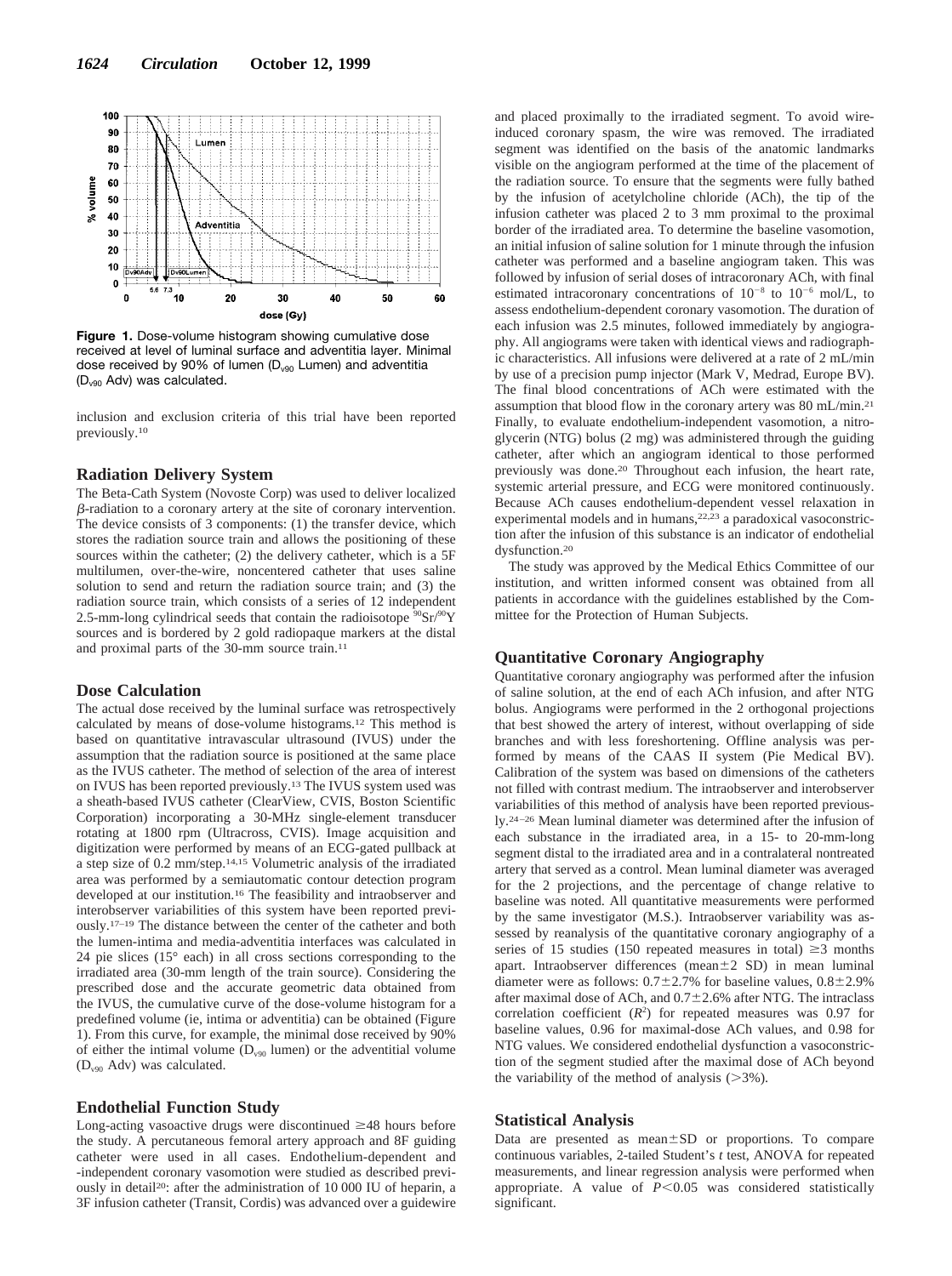|                                 | Irradiation Group<br>$(n=19)$ | Control Group<br>$(n=11)$ |
|---------------------------------|-------------------------------|---------------------------|
| Age, y                          | $55\pm8$                      | $58 + 5$                  |
| Male sex, $n$ $(\%)$            | 14 (74)                       | 10 (91)                   |
| Treated artery, n (%)           |                               |                           |
| Left anterior descending        | 10(53)                        | 10 (91)                   |
| Left circumflex                 | 6(31)                         | 1(9)                      |
| Right coronary                  | 3(16)                         | 0(0)                      |
| Coronary risk factors, n (%)    |                               |                           |
| Systemic hypertension           | 9(47)                         | 5(45)                     |
| Diabetes mellitus               | 2(10)                         | 1(9)                      |
| Smoking                         | 14 (74)                       | 7(63)                     |
| Hypercholesterolemia            | 11 (58)                       | 6(54)                     |
| Family history                  | 11 (58)                       | 5(45)                     |
| Minimal luminal<br>diameter, mm | $1.7 + 0.6$                   | $1.6 + 0.3$               |
| Diameter stenosis, %            | $39 + 17$                     | $34 + 7$                  |

**TABLE 1. Baseline Characteristics**

Continuous data are presented as mean $\pm$ SD.

# **Results**

# **Baseline Characteristics**

Baseline characteristics of both irradiated and control patients are presented in Table 1. Angiographic restenosis (diameter stenosis  $>50\%$ ) was observed within the irradiated area in 3 patients (16%). Fourteen patients (74%) remained asymptomatic, whereas 5 (26%) presented with angina pectoris Canadian Cardiovascular Society (CCS) class 1 (n=1), 2 (n=1), or  $3$  (n=3). None of the patients in the control group showed angiographic restenosis, and only 2 presented with angina pectoris CCS class 1. No differences were observed between groups regarding age, sex, coronary risk factors, or minimal luminal diameter and diameter stenosis in the diagnostic angiogram performed at the time of the functional study. The left anterior descending coronary artery was assessed more often in the control group.

# **Coronary Vasomotion Study**

No significant changes in mean aortic pressure and heart rate were observed during the ACh infusion in either group. Mean luminal diameters after infusion of each substance in irradiated and distal nonirradiated segments and in the control group are presented in Table 2. Seventeen irradiated segments (89.5%) demonstrated normal endothelium-dependent coronary vasomotion (16 segments with a vasodilatory response  $[5.0\pm3\%$  of change in mean luminal diameter after Ach] and 1 with no change in mean luminal diameter [–0.1% of change after Ach infusion]). On the other hand, endothelial dysfunction was demonstrated in 2 irradiated segments (10.5%): 1 with angiographic restenosis and angina pectoris CCS class 3 and the other with angina pectoris CCS class 1 without restenosis (–5.2% and –7.8% of vasoconstriction after maximal dose of ACh, respectively). In contrast, 10 (53%) of the distal nonirradiated segments demonstrated endothelial dysfunction  $(-19.5 \pm 17\%)$  of vasoconstriction after maximal dose of ACh). No significant de novo stenosis was observed at

# **TABLE 2. Coronary Vasomotor Response (Mean Luminal Diameter)**

|                 | <b>Irradiated Segment</b><br>$(n=19)$ | Distal<br>Segment<br>$(n=19)$ | Control<br>Group<br>$(n=11)$ |
|-----------------|---------------------------------------|-------------------------------|------------------------------|
| <b>Baseline</b> | $2.46 \pm 0.4$                        | $2.20 \pm 0.4$                | $2.38 \pm 0.3$               |
| ACh $10^{-8}$   | $2.49 \pm 0.4$                        | $2.19 \pm 0.5$                | $2.35 \pm 0.3$               |
| ACh $10^{-7}$   | $2.52 \pm 0.4$                        | $2.13 \pm 0.5$                | $2.33 \pm 0.5$               |
| ACh $10^{-6}$   | $2.55 \pm 0.5^*$                      | $2.07 \pm 0.7$                | $2.31 \pm 0.3$               |
| <b>NTG</b>      | $2.62 \pm 0.4$                        | $2.33 \pm 0.61$               | $2.58 \pm 0.51$              |

Data are presented as mean $\pm$ SD (in mm).

\*P=0.03,  $\uparrow$ P=0.0004,  $\downarrow$ P=0.01 with respect to baseline values.

distal segments. No significant correlation was demonstrated between the degree of stenosis at follow-up and the vasomotor response. Five patients in the control group (45%) showed endothelial dysfunction in the treated area  $(-9.0 \pm 5\%$  of vasoconstriction at ACh  $10^{-6}$  mol/L). Mean percentages of change in mean luminal diameter after infusion of the different substances between the irradiated and control patients and between irradiated and distal nonirradiated segments are presented in Figures 2 and 3. Mean percentage change in diameter after ACh was  $3.8 \pm 7.1$ % in the irradiated segments compared with  $-3.2\pm7\%$  and  $-6.6\pm10\%$  in the control group and in the distal nonirradiated segments, respectively  $(P=0.01)$ . No significant differences in percentage of change in mean luminal diameter either in irradiated or in distal segments were observed between the 3 coronary vessels after either ACh or NTG. Examples of coronary segments with vasodilation of the irradiated area and vasoconstriction of the distal nonirradiated segment after ACh infusion are depicted in Figures 4 and 5. All of the segments experienced vasodilation after NTG, which is indicative of normal smooth muscle vasomotion (Figures 2 and 3).

# **Radiation Dose Calculation**

Mean prescribed radiation dose was  $14\pm1.9$  Gy at 2 mm to the source. However, when dose-volume histograms were applied, the calculated minimal dose received by 90% of the



**Figure 2.** Percentage of change in mean luminal diameter after infusion of each substance in irradiated segments and in control group. Irradiated segments showed, on average, an increase in mean luminal diameter after infusion of ACh, which is indicative of normal endothelial function, whereas control group demonstrated on average vasoconstriction, which is indicative of endothelial dysfunction. Endothelium-independent coronary vasomotion was preserved in both groups. BL indicates baseline.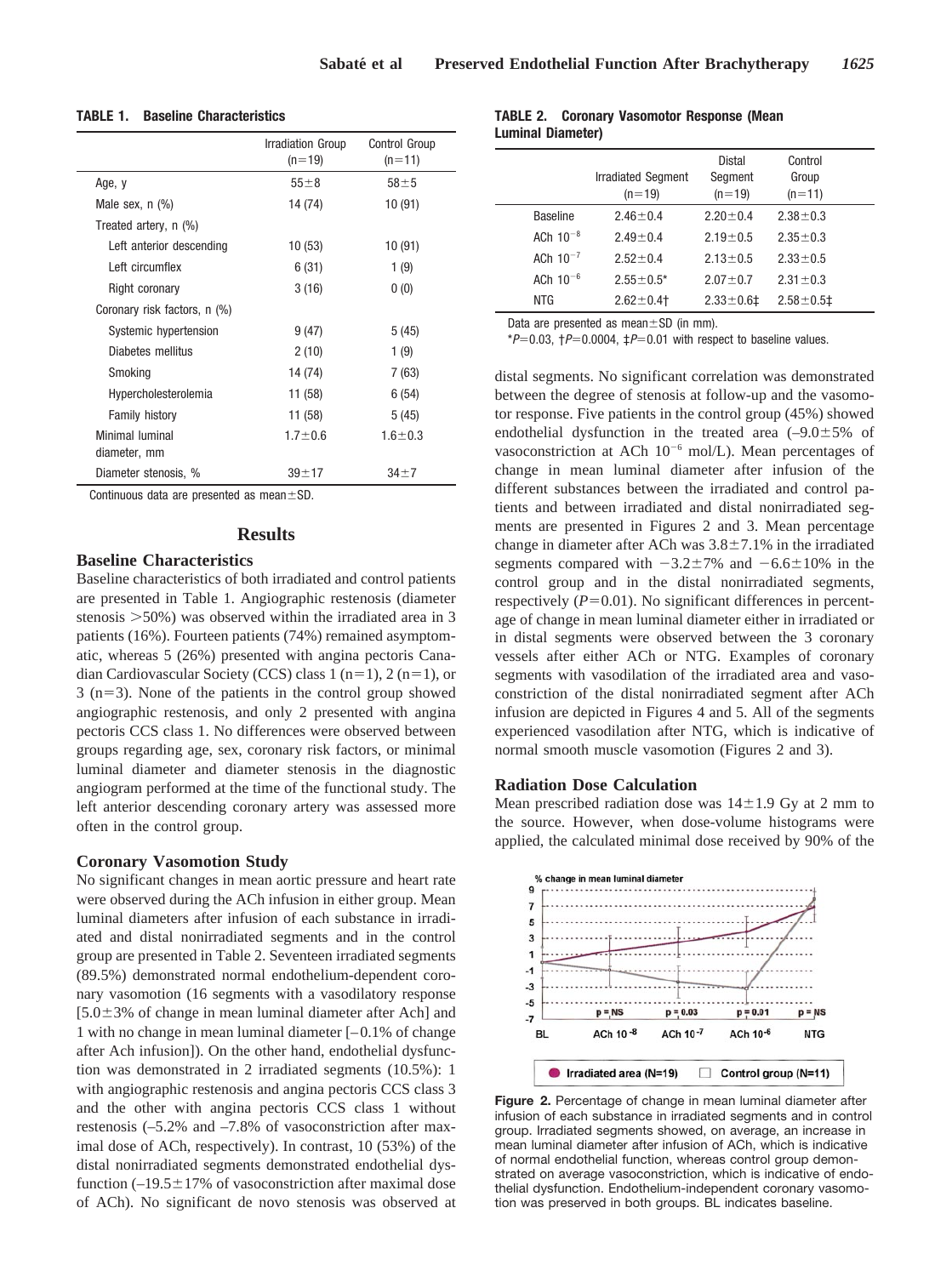

**Figure 3.** Percentage of change in mean luminal diameter after infusion of each substance in irradiated and in distal nonirradiated segments. Irradiated segments showed, on average, an increase in mean luminal diameter after infusion of ACh, which is indicative of normal endothelial function, whereas distal nonirradiated segments demonstrated, on average, vasoconstriction, which is indicative of endothelial dysfunction. Endotheliumindependent coronary vasomotion was preserved in both groups. BL indicates baseline.

luminal surface was  $8.2 \pm 3.8$  Gy, whereas D<sub>V90</sub> Adv was  $5.2\pm1.9$  Gy. Only 6 patients (31.5%) received on average  $>10$  Gy at luminal surface, and only 2 patients (10.5%) received on average  $>8$  Gy at the adventitial layer. No significant correlation was found between endotheliumdependent coronary vasomotion and the calculated  $D_{\nu90}$  lumen  $(r=-0.03; P=NS)$ . Similarly, no significant correlation was observed between the coronary vasomotor response to NTG and  $D_{v90}$  Adv ( $r=0.03$ ;  $P=NS$ ).

## **Discussion**

This study demonstrates for the first time that the endothelium-dependent vasomotor function of coronary segments treated with BA followed by  $\beta$ -radiation is restored in the majority of stable patients at 6-month follow-up. This functional response observed in irradiated segments appeared to be better than that documented both in distal nonirradiated segments and in segments treated only with BA.

An impairment of endothelial function has been reported at up to 3 to 6 months after BA.4 It has been demonstrated that soon after balloon-induced injury, there is a release of von Willebrand factor<sup>27</sup> and endothelin<sup>28</sup> as markers of endothelial injury. Experimental studies have demonstrated that the endothelium regenerates at follow-up. However, the endothelium appeared to still be dysfunctional,<sup>29,30</sup> which may cause the release of endothelium-dependent contracting factors and the alteration of endothelial muscarinic receptors.31–33

Endothelial dysfunction in distal nontreated segments is a common finding in atherosclerotic coronary arteries after percutaneous interventions.3 An alteration of autoregulation due to chronic hypoperfusion may be implicated in the distal abnormal responsiveness to ACh.2 Furthermore, the presence of coronary risk factors may have a deleterious effect on distal coronary vasomotion.34,35

In contrast, most of the irradiated segments exhibited normal endothelium-dependent vasomotion, and all of them presented a normal response to NTG. Wiedermann et al9 demonstrated restoration of endothelial function after highdose (20 Gy)  $\gamma$ -radiation in a non–balloon-injured animal



**Figure 4.** Coronary angiogram showing mild vasodilation in irradiated segment at 6-month follow-up.

model. However, a diffuse fibrosis of the smooth muscle layer, probably responsible for the loss of response to NTG, was detected on histological analysis.9 Our findings confirmed these experimental observations in terms of endothelium-dependent coronary vasomotion. The lack of paradoxical vasoconstriction may be explained by an alteration of the muscular media, which may demonstrate an impairment in response to endothelium-dependent vasoregulatory signals. However, vasodilation rather than lack of constriction was the vasomotor response demonstrated in all but 1 of the irradiated segments with normal endothelial function. The vasomotor response to NTG remained unaltered and comparable between groups, which suggests an absence of radiationinduced impairment of the medial layer. In an experimental model, endothelial cells as well as vascular smooth muscle cells were inhibited in a dose-dependent manner. However, at a moderate range of  $\beta$ -particle delivery (0.4 to 6 Gy), but not at a high dose (10 Gy), endothelial cells appeared to be more radioresistant than vascular smooth muscle cells.<sup>36</sup> The relatively low dose of radiation received by the treated segments may account for this normal functional behavior. In fact, none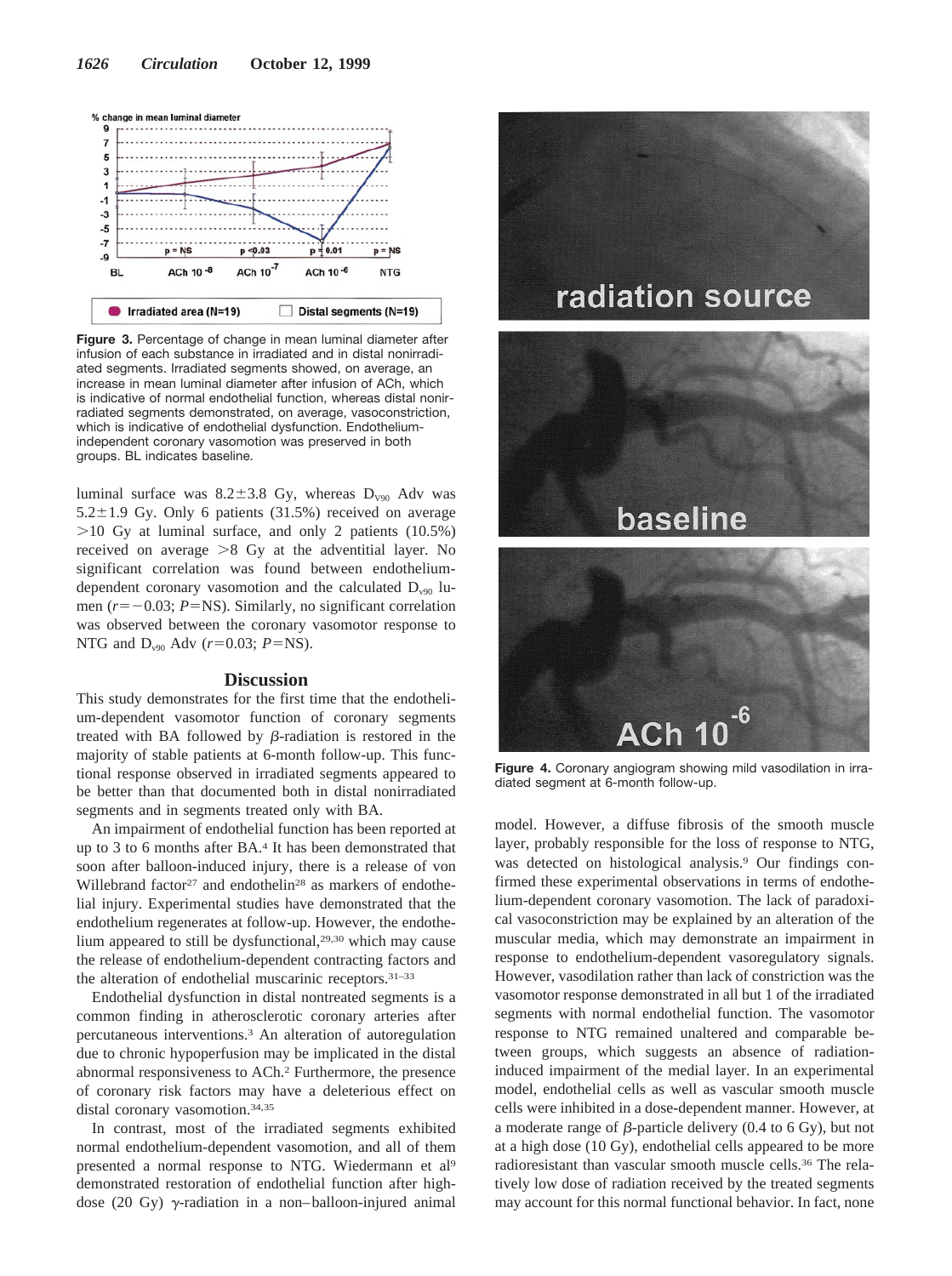

**Figure 5.** Coronary angiogram showing moderate vasoconstriction of distal nontreated coronary segment after infusion of maximal dose of ACh, which is indicative of endothelial dysfunction.

of the patients actually received on average  $>10$  Gy at the level of the adventitia, as assessed by dose-volume histograms.

On the other hand, an experimental model of porcine coronary arteries subjected to balloon overstretch injury and either placebo or radiation with 18 Gy<sup>37</sup> demonstrated that expression of enzyme-inducible nitric oxide synthase (iNOS), responsible for NO production, was enhanced, whereas expression of the cytokine transforming growth factor- $\beta_1$  (TGF- $\beta_1$ ) was suppressed in the irradiated group. iNOS is potentially responsible for inhibition of neointimal hyperplasia and stimulation of reendothelialization, whereas TGF- $\beta_1$  would enhance intimal hyperplasia and fibrosis by negatively modulating the expression of iNOS.<sup>37</sup> Moreover, it has been demonstrated in experimental models that radiation causes dose- and time-dependent impairment of endotheliumdependent relaxation<sup>38</sup> and that low-dose radiation would induce an anti-inflammatory reaction through specific dosedependent modulation of the NO pathway.39 It remains to be seen whether this chain reaction after radiation would result in a late reduction in the restenosis rate. However, restoration of endothelial function may play an important role in this regard.

## **Study Limitations**

Because the use of ACh in unstable patients is not exempt of risk of coronary occlusion, only stable patients were evaluated.

This study assessed patients receiving  $\beta$ -radiation by means of a noncentering device. The actual dose received by the treated segment was rather low; thus, the effect of a higher dose or of different devices that allow a more homogeneous dose distribution remains to be evaluated.

We assessed the vasomotion of the 3 coronary arteries in the irradiated group, which have a potentially different degree of vasoreactivity to ACh. However, the 3 arteries demonstrated comparable vasomotor responses to ACh and NTG both at the irradiated and the distal segments, which overcomes this potential limitation.

We assumed that coronary vasomotion immediately after treatment is markedly impaired, as demonstrated in experimental models and in humans.<sup>1-4,9</sup> Taking into account the risk of coronary occlusion in such situation, it was considered unethical to determine endothelium-dependent vasomotion immediately after the coronary intervention. Thus, the degree of recovery of coronary vasomotion could not be evaluated.

We also assumed that the IVUS and delivery catheters were lying in the same position in the treated coronary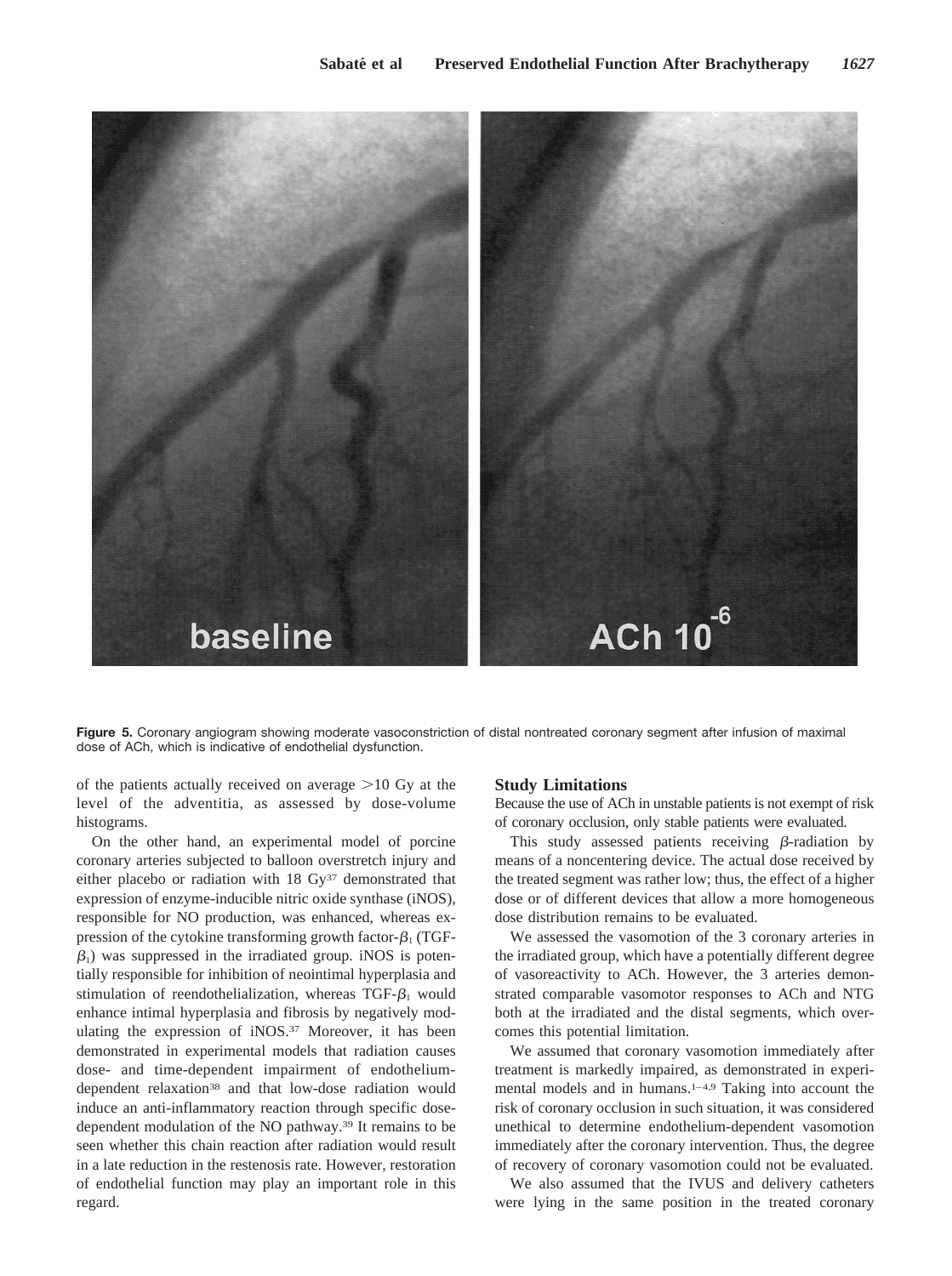segment. The size of the IVUS catheter is smaller (2.9F,  $\approx$ 1 mm) than the brachytherapy device (5F), which is thus to some extent more centered in the lumen. Although the catheters should be on the shortest 3D path in the lumen, coronary arteries have a complex curved geometry in space and can be partially deformed by the catheters. Thus, catheters with different rigidity may occupy different positions. The development of new systems that incorporate the IVUS imaging element on the delivery catheter might resolve this drawback.

During irradiation, the position of the delivery catheter inside the lumen is not fixed and may vary during the cardiac cycle because of ventricular contractions, which may lead to some degree of inhomogeneity not assumed by data derived from the static end-diastolic IVUS images.

## **Acknowledgments**

Dr Sabaté is the recipient of the 1997 BEAI200043 grant from the Generalitat de Catalunya for research in endothelial function after brachytherapy. Dr Kay is supported by The National Heart Foundation of New Zealand. The authors are indebted to the personnel of the catheterization laboratory for their help during the study protocol. The Wenckebach prize was awarded to P.W. Serruys by the Dutch Heart Foundation for brachytherapy research in the catheterization laboratory.

## **References**

- 1. Fischell TA, Nellessen U, Johnson DE, Ginsburg R. Endotheliumdependent arterial vasoconstriction following balloon angioplasty. *Circulation*. 1989;79:899–910.
- 2. Fischell TA, Bausback KN, McDonald TV. Evidence for altered epicardial coronary artery autoregulation as a cause of distal coronary vasoconstriction after successful percutaneous transluminal coronary angioplasty. *J Clin Invest*. 1990;86:575–584.
- 3. el-Tamimi H, Davies GJ, Crea F, Maseri A. Response of human coronary arteries after injury by coronary angioplasty. *J Am Coll Cardiol*. 1993; 21:1152–1157.
- 4. Vassanelli C, Menegatti G, Zanolla L, Molinari J, Zanotto G, Zardini P. Coronary vasoconstriction in response to acetylcholine after balloon angioplasty: possible role of endothelial dysfunction. *Coron Artery Dis*. 1994;5:979–986.
- 5. Maxwell AJ, Cooke JP. Regulation of vasomotor tone. In: Topol EJ, ed. *Comprehensive Cardiovascular Medicine*. Philadelphia, Pa: Lippincott-Raven; 1998:2919–2946.
- 6. Wiedermann JG, Marboe C, Amols H, Schwartz A, Weinberger J. Intracoronary irradiation markedly reduces restenosis after balloon angioplasty in a porcine model. *J Am Coll Cardiol*. 1994;23:1491–1498.
- 7. Waksman R, Robinson KA, Crocker IR, Wang C, Gravanis MB, Cipolla GD, Hillstead RA, King SB III. Intracoronary low-dose  $\beta$ -irradiation inhibits neointima formation after coronary artery balloon injury in the swine restenosis model. *Circulation*. 1995;92:3025–3031.
- 8. Verin V, Popowski Y, Urban P, Belenger J, Redard M, Costa M, Widmer MC, Rouzaud M, Nouet P, Grob E, Schwager M, Kurtz JM, Rutishauser W. Intra-arterial beta irradiation prevents neointimal hyperplasia in a hypercholesterolemic rabbit restenosis model. *Circulation*. 1995;92: 2284–2290.
- 9. Wiedermann JG, Leavy JA, Amols H, Schwartz A, Homma S, Marboe C, Weinberger J. Effects of high-dose intracoronary irradiation on vasomotor function and smooth muscle histopathology. *Am J Physiol*. 1994;267:H125–H132.
- 10. King SB III, Williams DO, Chougule P, Klein JL, Waksman R, Hillstead R, Macdonald J, Anderberg K, Crocker IR. Endovascular beta-radiation to reduce restenosis after coronary balloon angioplasty: results of the Beta Energy Restenosis Trial (BERT). *Circulation*. 1998;97:2025–2030.
- 11. Hillstead RA, Johnson CR, Weldon TD. The Beta-Cath™ system. In: Waksman R, Serruys PW, eds. *Handbook of Vascular Brachytherapy*. London, UK: Martin Dunitz Ltd; 1998:41–51.
- 12. Carlier SG, Marijnissen JPA, Coen VLMA, van der Giessen WJ, Sabate´ M, Ligthart JMR, den Boer A, Céspedes IE, Li W, van der Steen AF, Levendag PC, Serruys PW. Guidance of intracoronary radiation therapy based on dose-volume histograms derived from quantitative intravascular ultrasound. *IEEE Trans Med Imaging*. 1998;17:772–778.
- 13. Sabaté M, Serruys PW, van der Giessen WJ, Ligthart JMR, Coen VLMA, Kay IP, Gijzel AL, Wardeh AJ, den Boer A, Levendag PC. Geometric vascular remodeling after balloon angioplasty and  $\beta$ -radiation therapy: a three-dimensional intravascular ultrasound study. *Circulation*. 1999;100: 1182–1188.
- 14. Bruining N, von Birgelen C, de Feyter PJ, Ligthart J, Li W, Serruys PW, Roelandt JRTC. ECG-gated versus non-gated three-dimensional intracoronary ultrasound analysis: implications for volumetric measurements. *Cathet Cardiovasc Diagn*. 1998;43:254–260.
- 15. Bruining N, von Birgelen C, Di Mario C, Prati F, Li W, Den Houd W, Patijn M, de Feyter PJ, Serruys PW, Roelandt JRTC. Dynamic threedimensional reconstruction of ICUS images based on an ECG-gated pullback device. *Comput Cardiol*. 1995:633–636.
- 16. Li W, von Birgelen C, Di Mario C, Boersma E, Gussenhoven EJ, van der Putten N, Bom N. Semi-automated contour detection for volumetric quantification of intracoronary ultrasound. *Comput Cardiol*. 1994: 277–280.
- 17. von Birgelen C, de Vrey EA, Mintz GS, Nicosia A, Bruining N, Li W, Slager CJ, Roelandt JRTC, Serruys PW, de Feyter PJ. ECG-gated threedimensional intravascular ultrasound: feasibility and reproducibility of the automated analysis of coronary lumen and atherosclerotic plaque dimensions in humans. *Circulation*. 1997;96:2944–2952.
- 18. von Birgelen C, Di Mario C, Li W, Schuurbiers JCH, Slager CJ, de Feyter PJ, Roelandt JRTC, Serruys PW. Morphometric analysis in threedimensional intracoronary ultrasound: an in vitro and in vivo study performed with a novel system for the contour detection of lumen and plaque. *Am Heart J*. 1996;132:516–527.
- 19. von Birgelen C, Mintz GS, Nicosia A, Foley DP, van der Giessen WJ, Bruining N, Airiian SG, Roelandt JRTC, de Feyter PJ, Serruys PW. Electrocardiogram-gated intravascular ultrasound image acquisition after coronary stent deployment facilitates on-line three-dimensional reconstruction and automated lumen quantification. *J Am Coll Cardiol*. 1997; 30:436–443.
- 20. Ludmer PL, Selwyn AP, Shook TL, Wayne RR, Mudge GH, Alexander RW, Ganz P. Paradoxical vasoconstriction induced by acetylcholine in atherosclerotic coronary arteries. *N Engl J Med*. 1986;315:1046–1051.
- 21. Ganz W, Tamura K, Markus HS, Donoso R, Yoshida S, Swan HJC. Measurement of coronary sinus blood flow by continuous thermodilution in man. *Circulation*. 1971;44:181–195.
- 22. Furchgott RF, Zawadzki JV. The obligatory role of endothelial cells in the relaxation of arterial smooth muscle by acetylcholine. *Nature*. 1980;288: 373–376.
- 23. Hodgson JM, Marshall JJ. Direct vasoconstriction and endotheliumdependent vasodilation: mechanisms of acetylcholine effects on coronary flow and arterial diameter in patients with nonstenotic coronary arteries. *Circulation*. 1989;79:1043–1051.
- 24. Haase J, Escaned J, Van Swijndregt EM, Ozaki Y, Gronenschild E, Slager CJ, Serruys PW. Experimental validation of geometric and densitometric coronary measurements on the new generation Cardiovascular Angiography Analysis System (CAAS II). *Cathet Cardiovasc Diagn*. 1993;30:104–114.
- 25. Di Mario C, Hermans WR, Rensing BJ, Serruys PW. Calibration using angiographic catheters as scaling devices: importance of filming the catheters not filled with contrast medium. *Am J Cardiol*. 1992;69: 1377–1378.
- 26. Serruys PW, Foley DP, de Feyter PJ. *Quantitative Coronary Angiography in Clinical Practice*. Dordrecht, Netherlands: Kluwer Academic Publishers; 1994.
- 27. Blann A, Midgley H, Burrows G, Maxwell S, Utting S, Davies M, Waite M, McCollum C. Free radicals, antioxidants, and endothelial cell damage after percutaneous transluminal coronary angioplasty. *Coron Artery Dis*. 1993;4:905–910.
- 28. Kruger D, Giannitsis E, Sheikhzadeh A, Stierle U. Cardiac release and kinetics of endothelin after uncomplicated percutaneous transluminal coronary angioplasty. *Am J Cardiol*. 1998;81:1421–1426.
- 29. Yamamoto Y, Tomoike H, Egashira K, Kobayashi T, Kawasaki T, Nakamura M. Pathogenesis of coronary artery spasm in miniature swine with regional intimal thickening after balloon denudation. *Circ Res*. 1987;60:113–121.